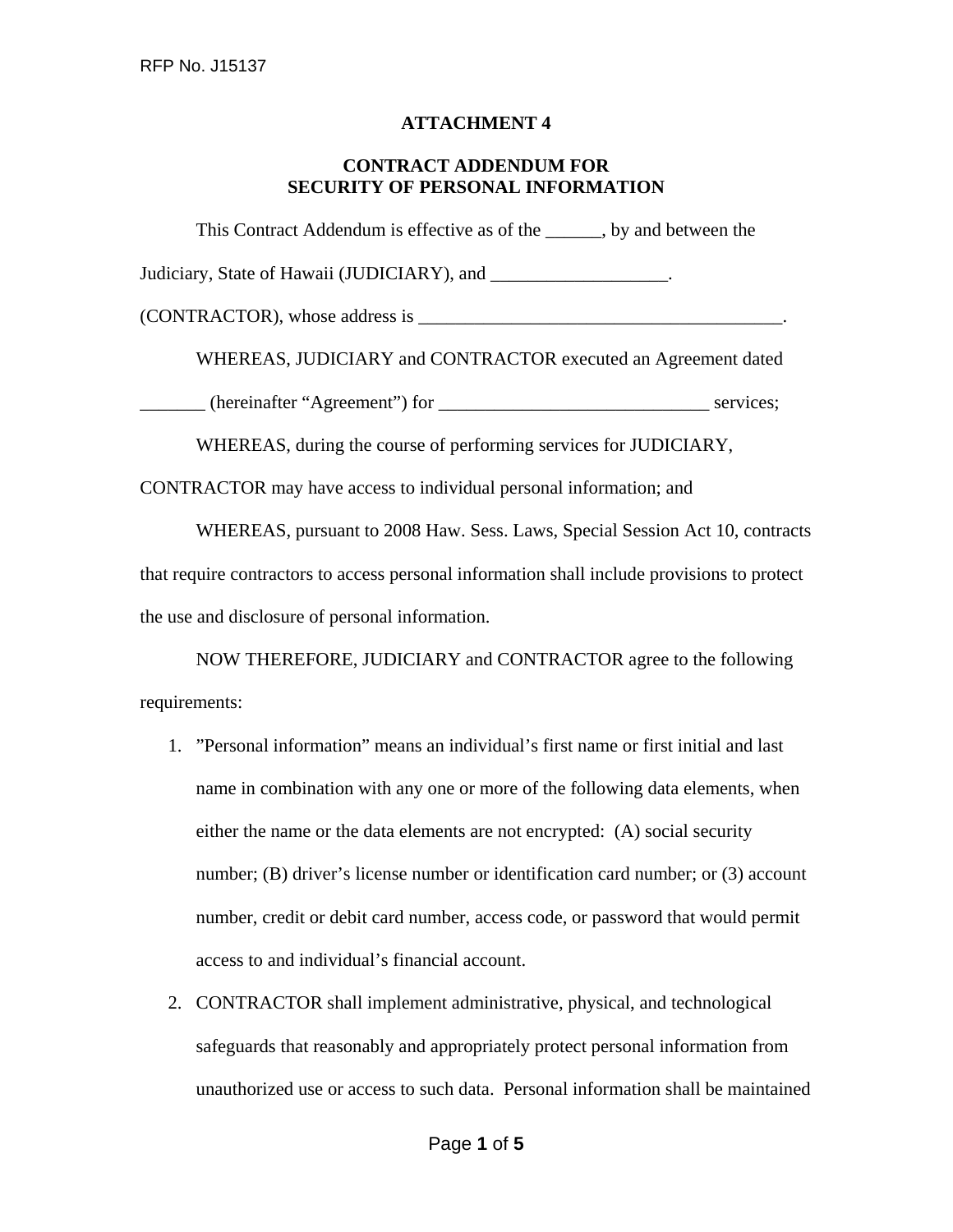in a secured environment with reasonable security controls, including but not limited to, firewalls, antivirus software, intrusion detection systems, penetration testing, and security patches and upgrades.

- 3. Any personal information that is electronically transmitted between the JUDICIARY and CONTRACTOR shall be protected by encryption under the Advanced Encryption Standard (AES), FIPS Publication 197, or the most recent acceptable standard that is available.
- 4. Access to personal information shall be password protected and shall be strictly limited to individuals with a legitimate business need to access the data to perform functions and services required under the Agreement. All individuals given access to personal information shall have been subject to and have passed a criminal history background check that has been designed to reasonably assure the individual's trustworthiness and mitigate the risk of the individual improperly accessing, using, transmitting and/or disclosing personal information.
- 5. CONTRACTOR shall ensure that all of its employees who are given access to personal information sign an agreement acknowledging that: (A) the personal information collected, used, or maintained by JUDICIARY is confidential; (B) access to the personal information is restricted to the minimum necessary, and (C) use of the personal information is restricted to uses consistent with the services subject to the Agreement.
- 6. CONTRACTOR shall provide initial and periodic refresher training on security awareness to all employees who have access to personal information, and have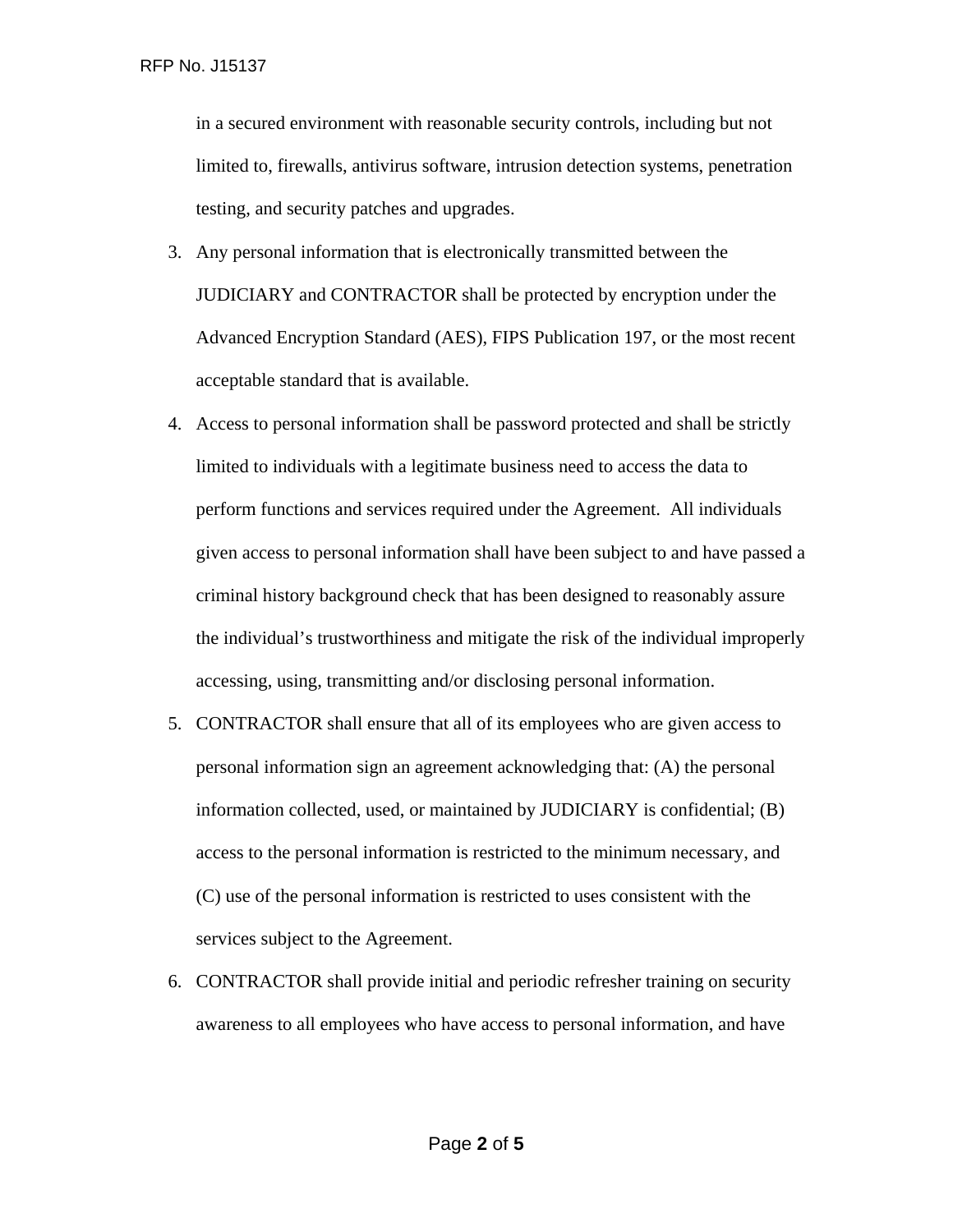procedures for taking appropriate corrective action in the event that security of the personal information is breached.

- 7. CONTRACTOR shall also conduct periodic security risk assessments of its security procedures to ensure that they are being followed and continue to be adequate to reasonably ensure the security of personal information. Results of such assessments shall be made available to Judiciary upon specific request. CONTRACTOR shall identify the steps for any necessary remediation of unreasonable security vulnerabilities found and provide a timetable to complete the remediation.
- 8. CONTRACTOR shall restrict the copying, downloading, transmission, or transferring of personal information to other computers, electronic devices, media or any other destination by any means except as necessary to perform the functions and services required under the Agreement. CONTRACTOR shall not copy, download, transmit, or transfer personal information for any purpose, other than what is necessary to perform its contracted services, without the prior consent of the JUDICIARY. Any personal information in electronic form, other than that stored on primary equipment required for the contracted services, that is copied, downloaded, transmitted, or transferred shall be encrypted as provided in paragraph 3 above.
- 9. CONTRACTOR shall ensure that any agent, including a subcontractor who is given access to any personal information, understands and agrees to the same terms and conditions set forth in this Addendum. The JUDICIARY shall be notified of all subcontractors given access to personal information.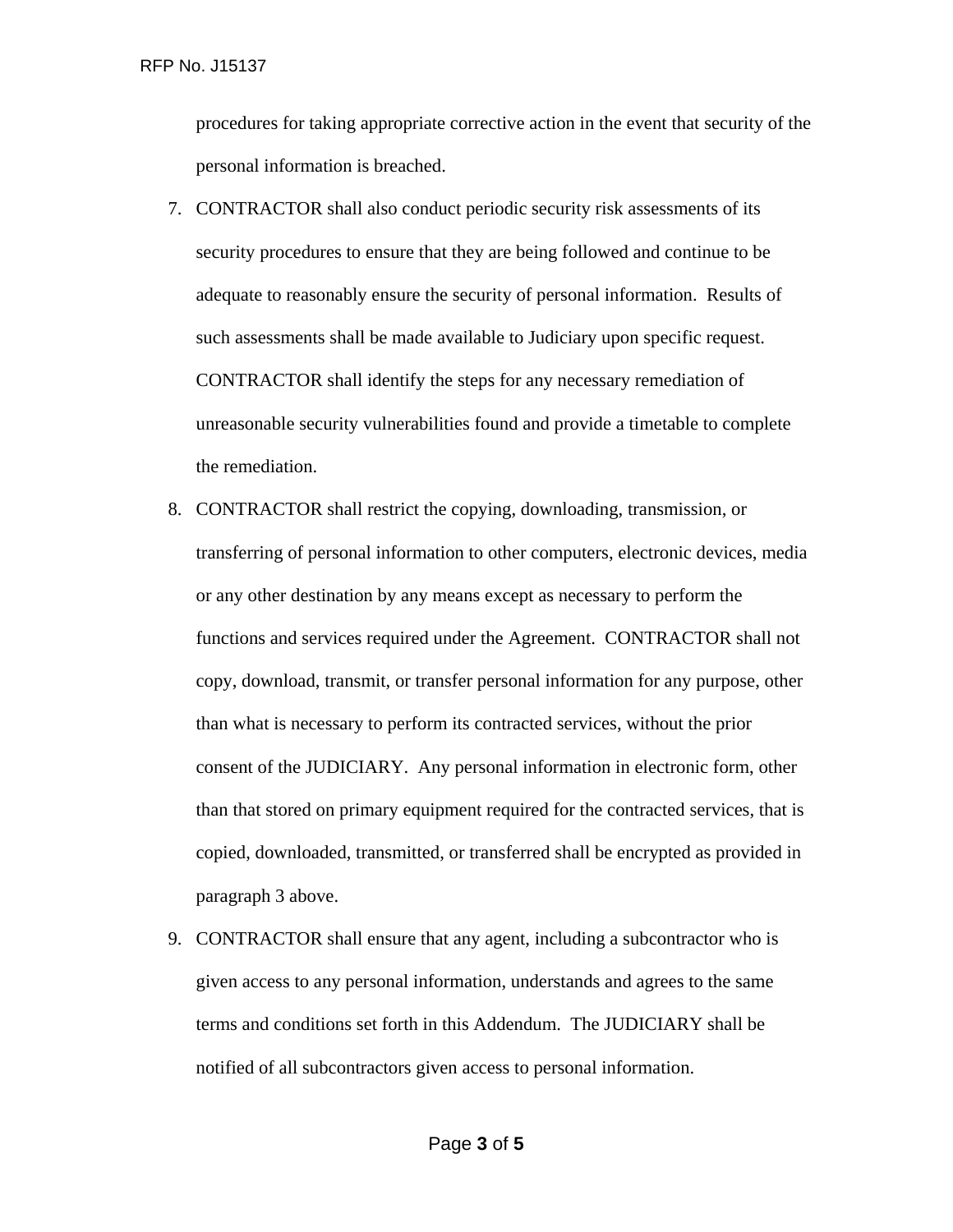- 10. Hawaii Revised Statutes chapter 487N requires businesses and government agencies that maintain and collect personal information to provide notice of any security breach of that information. In the event of any security breach of personal information, CONTRACTOR agrees to notify JUDICIARY within twenty-four (24) hours of discovery of the breach. CONTRACTOR further agrees to comply with all notification actions and/or assist JUDICIARY with all notification actions required by law and by JUDICIARY policy.
- 11. CONTRACTOR shall not use or retain personal information for any purpose other than to perform services required under the Agreement.
- 12. Personal information obtained by CONTRACTOR as a result of this Agreement shall be properly disposed of when the Agreement expires or is terminated. CONTRACTOR shall comply with Hawaii Revised Statutes chapter 487R, which requires businesses and government agencies that maintain and possess personal information to take reasonable measures to protect against unauthorized access to or use of the information in connection with or after its disposal.
- 13. CONTRACTOR shall maintain a record of all disclosures of personal information.